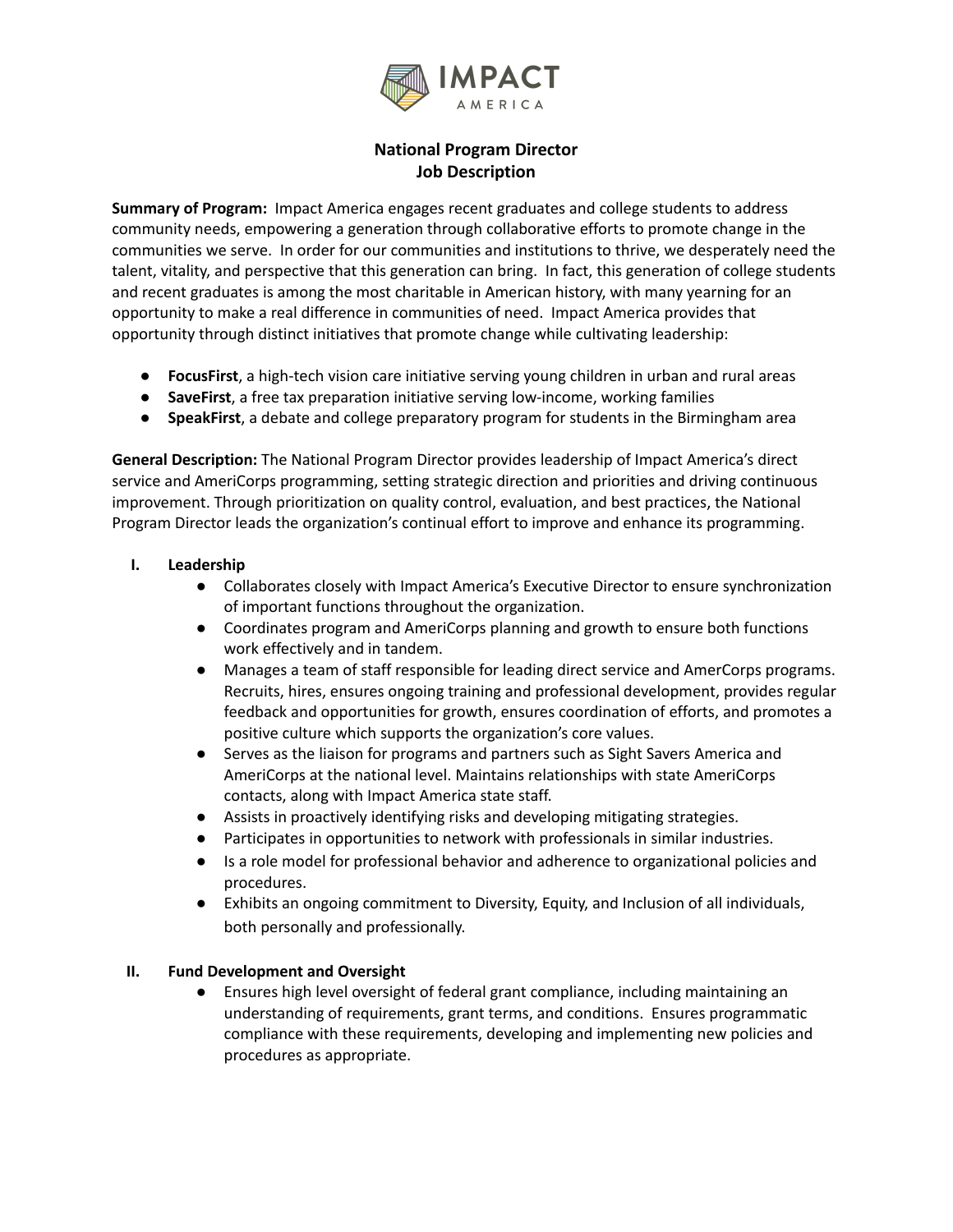- **●** Administers federal grants, including ensuring preparation and submission of grant applications and reports and oversight of program design, monitoring, and compliance.
- **●** Collaborates with Impact's Fiscal Office to develop and monitor federal grant budgets.
- Collaborates with Impact's Development Office to develop and monitor plans for implementation of non-federal grants.
- **●** Seeks out additional federal funding opportunities, as appropriate, to expand Impact America's services and further the organization's mission.

#### **III. Program Development and Oversight**

- Provides strategic direction as it relates to program development, priorities, and growth.
- Works with program personnel in all states to develop, plan, implement, and evaluate programs. Analyzes results, and implements new ideas as a result of findings.
- Collaborates with Regional Directors regarding planning and expansion of services.
- Provides oversight of both direct service and AmeriCorps programming across the organization:

## *Direct Service*

- Ensures consistent execution of programs across all regions with a focus on best practices and quality control.
- Develops objective and measurable performance indicators, in collaboration with program directors.
- Sets and monitors annual program targets, with input from program directors and state staff.
- Assesses programs regularly to determine where additional attention is needed.
- Allocates resources appropriately between programs to reach targets.
- Monitors compliance with program budgets and recommends future budget changes

#### *AmeriCorps*

- Provides oversight of AmeriCorps programming, including member recruitment, hiring, onboarding, training, service, and program exit.
- Works closely with program staff to ensure compliance, monitoring, and best practices are implemented throughout the service area.
- Ensures consistent execution of Impact America programs by AmeriCorps members across a variety of sites.
- Collaborates closely with the AmeriCorps Director and State Directors to ensure AmeriCorps Members and Team Lead are able to meet program outcomes and provides contingency plans when necessary.

#### **Skills/Experience Preferred:**

- Experience with managing federal grants
- Strong demonstrated experience managing individuals, teams, and large scale programs
- Demonstrated ability to collaborate
- Strong verbal and written communication skills
- Excellent analytical skills and experience with data management
- Demonstrated leadership qualities
- Minimum of 5 years of leadership experience, especially in a nonprofit setting